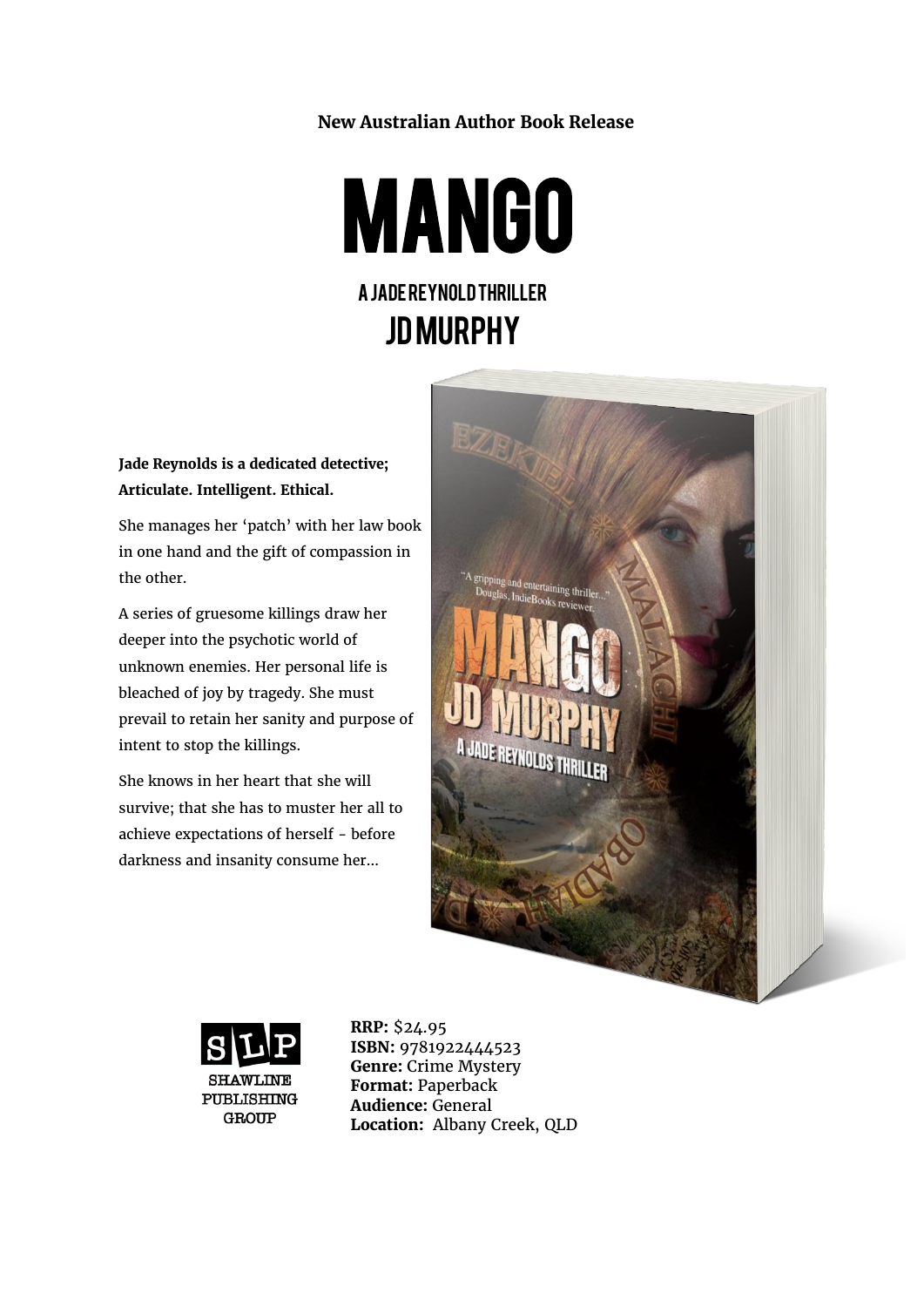# **About the Author:** JD Murphy



JD Murphy is an Australian author, based in Queensland and he often asks, 'What is life without a good yarn?'. His first novel, The Arbor Girls, published in 2020 was considered one of the best first novels released by a new author and received good reception with reviewers and readers around the globe.

JD Murphy's gripping second novel of a contemporary setting examines the clashes possible between the cultures and faiths inherent in a freedom focused nation such as Australia. It is, above all, created to entertain readers. JD Murphy trusts that they will be wholesomely entertained by yet another acclaimed yarn.

## **Available everywhere great books are sold from 15th April**